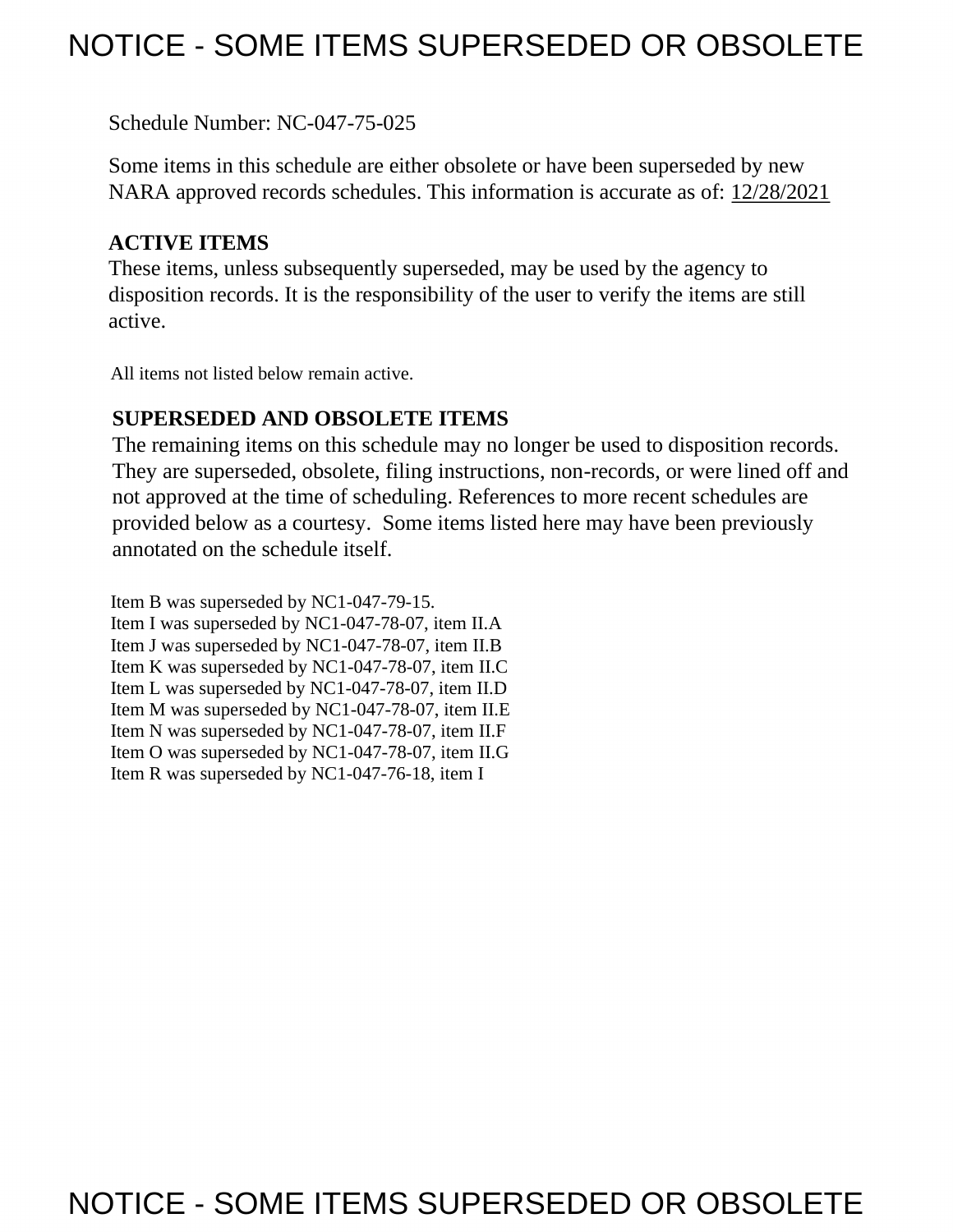| Standard Form No. 115                                   |                                                                     |                                                                     |                                                                                                                                                                                                                                                                                                                                                                                                                                                                                                                                                                                                                                                          |                                                                                                                                                                                                                                                                                                                                                                                                                                                                                                                                                 |                                                                                              |                                       |                                                |
|---------------------------------------------------------|---------------------------------------------------------------------|---------------------------------------------------------------------|----------------------------------------------------------------------------------------------------------------------------------------------------------------------------------------------------------------------------------------------------------------------------------------------------------------------------------------------------------------------------------------------------------------------------------------------------------------------------------------------------------------------------------------------------------------------------------------------------------------------------------------------------------|-------------------------------------------------------------------------------------------------------------------------------------------------------------------------------------------------------------------------------------------------------------------------------------------------------------------------------------------------------------------------------------------------------------------------------------------------------------------------------------------------------------------------------------------------|----------------------------------------------------------------------------------------------|---------------------------------------|------------------------------------------------|
| Revised November 1951<br>Prescribed by General Services | REQULSI FOR AUTHORITY                                               |                                                                     |                                                                                                                                                                                                                                                                                                                                                                                                                                                                                                                                                                                                                                                          | <b>LEAVE BLANK</b>                                                                                                                                                                                                                                                                                                                                                                                                                                                                                                                              |                                                                                              |                                       |                                                |
| Administration<br>$GSA$ Reg. $3 - IV - 106$             |                                                                     |                                                                     | TO DISPOSE OF RECORDS                                                                                                                                                                                                                                                                                                                                                                                                                                                                                                                                                                                                                                    |                                                                                                                                                                                                                                                                                                                                                                                                                                                                                                                                                 | DATE RECEIVED                                                                                | <b>JOB NO</b>                         |                                                |
| 115-103                                                 |                                                                     |                                                                     | (See Instructions on Reverse)                                                                                                                                                                                                                                                                                                                                                                                                                                                                                                                                                                                                                            |                                                                                                                                                                                                                                                                                                                                                                                                                                                                                                                                                 | 1975<br><b>JUN 18</b>                                                                        |                                       |                                                |
| TO.                                                     |                                                                     | GENERAL SERVICES ADMINISTRATION,                                    |                                                                                                                                                                                                                                                                                                                                                                                                                                                                                                                                                                                                                                                          | P & 47                                                                                                                                                                                                                                                                                                                                                                                                                                                                                                                                          | DATE APPROVED                                                                                | NC -                                  | 75<br>- 25                                     |
|                                                         |                                                                     |                                                                     | NATIONAL ARCHIVES AND RECORDS SERVICE, WASHINGTON, D.C. 20408                                                                                                                                                                                                                                                                                                                                                                                                                                                                                                                                                                                            |                                                                                                                                                                                                                                                                                                                                                                                                                                                                                                                                                 | .                                                                                            |                                       |                                                |
| 1. FROM (AGENCY OR ESTABLISHMENT)                       |                                                                     |                                                                     |                                                                                                                                                                                                                                                                                                                                                                                                                                                                                                                                                                                                                                                          |                                                                                                                                                                                                                                                                                                                                                                                                                                                                                                                                                 |                                                                                              | NOTIFICATION TO AGENCY                |                                                |
| 2 MAJOR SUBDIVISION                                     |                                                                     |                                                                     | Department of Health, Education, and Welfare                                                                                                                                                                                                                                                                                                                                                                                                                                                                                                                                                                                                             |                                                                                                                                                                                                                                                                                                                                                                                                                                                                                                                                                 | 3303a the disposal request, including amend-<br>ments, is approved except for items that may |                                       | In accordance with the provisions of 44 U S C. |
|                                                         |                                                                     | Social Security Administration                                      |                                                                                                                                                                                                                                                                                                                                                                                                                                                                                                                                                                                                                                                          |                                                                                                                                                                                                                                                                                                                                                                                                                                                                                                                                                 | be stamped "disposal not approved" or<br>"withdrawn" in column 10                            |                                       |                                                |
| 3. MINOR SUBDIVISION                                    |                                                                     |                                                                     |                                                                                                                                                                                                                                                                                                                                                                                                                                                                                                                                                                                                                                                          |                                                                                                                                                                                                                                                                                                                                                                                                                                                                                                                                                 |                                                                                              |                                       |                                                |
|                                                         |                                                                     | Bureau of Field Operations<br>4. NAME OF PERSON WITH WHOM TO CONFER |                                                                                                                                                                                                                                                                                                                                                                                                                                                                                                                                                                                                                                                          | <b>5. TEL. EXT.</b>                                                                                                                                                                                                                                                                                                                                                                                                                                                                                                                             |                                                                                              |                                       |                                                |
| George S. Yamamura                                      |                                                                     |                                                                     |                                                                                                                                                                                                                                                                                                                                                                                                                                                                                                                                                                                                                                                          | 45770                                                                                                                                                                                                                                                                                                                                                                                                                                                                                                                                           |                                                                                              |                                       |                                                |
|                                                         |                                                                     | 6. CERTIFICATE OF AGENCY REPRESENTATIVE                             |                                                                                                                                                                                                                                                                                                                                                                                                                                                                                                                                                                                                                                                          |                                                                                                                                                                                                                                                                                                                                                                                                                                                                                                                                                 |                                                                                              |                                       |                                                |
|                                                         |                                                                     |                                                                     |                                                                                                                                                                                                                                                                                                                                                                                                                                                                                                                                                                                                                                                          | I hereby certify that I am authorized to act for the head of this agency in matters pertaining to the disposal of records, and that the records described in this list or                                                                                                                                                                                                                                                                                                                                                                       |                                                                                              |                                       |                                                |
| fur£her retention.<br>(Date)                            | The records have<br>ceased to have suffi-<br>cient value to warrant | в<br>ΥI                                                             | schedule of $\frac{1}{\sqrt{1-\frac{1}{\sqrt{1-\frac{1}{\sqrt{1-\frac{1}{\sqrt{1-\frac{1}{\sqrt{1-\frac{1}{\sqrt{1-\frac{1}{\sqrt{1-\frac{1}{\sqrt{1-\frac{1}{\sqrt{1-\frac{1}{\sqrt{1-\frac{1}{\sqrt{1-\frac{1}{\sqrt{1-\frac{1}{\sqrt{1-\frac{1}{\sqrt{1-\frac{1}{\sqrt{1-\frac{1}{\sqrt{1-\frac{1}{\sqrt{1-\frac{1}{\sqrt{1-\frac{1}{\sqrt{1-\frac{1}{\sqrt{1-\frac{1}{\sqrt{1-\frac{1}{\sqrt{1-\frac{1}{\sqrt{1-\$<br>The records will cease to have sufficient value<br>to warrant further retention on the expiration<br>of the period of time indicated or on the occur-<br>Jence of the event specified.<br>(Signature of Agency Representative) |                                                                                                                                                                                                                                                                                                                                                                                                                                                                                                                                                 | Department Records Management Officer                                                        | <u>SSA Records Officer</u><br>(Title) |                                                |
|                                                         |                                                                     |                                                                     |                                                                                                                                                                                                                                                                                                                                                                                                                                                                                                                                                                                                                                                          |                                                                                                                                                                                                                                                                                                                                                                                                                                                                                                                                                 |                                                                                              | ٩                                     |                                                |
| 7.<br><b>ITEM NO</b>                                    |                                                                     |                                                                     | 8 DESCRIPTION OF ITEM<br>With Miclusive Dates or Retention Periods)                                                                                                                                                                                                                                                                                                                                                                                                                                                                                                                                                                                      |                                                                                                                                                                                                                                                                                                                                                                                                                                                                                                                                                 |                                                                                              | SAMPLE OR<br>JOB NO.                  | 10<br><b>ACTION TAKEN</b>                      |
|                                                         | А.                                                                  | SSA-8200.<br>ı.                                                     | Eligibility for SSI Payments<br>Servicing District/Branch Office                                                                                                                                                                                                                                                                                                                                                                                                                                                                                                                                                                                         | Form SSA-8200, Statement for Determining Continuing<br>This is a four-page form used to record information<br>upon which a determination is made as to an SSI<br>recipient's continuing eligibility for payments.<br>form is designed to indicate whether there have been<br>any changes since conversion or initial filing which<br>would affect eligibility and/or payment amount.<br>retained for program integrity purposes.<br>additional evidence, upon which a redetermination is<br>based, should be retained in the same manner as the | The<br>It is<br>Note:<br>Any                                                                 |                                       |                                                |
|                                                         |                                                                     | Exception:<br>2.<br>Reviewing Office                                |                                                                                                                                                                                                                                                                                                                                                                                                                                                                                                                                                                                                                                                          | Transfer to the reviewing office after 60 days.<br>If reconsideration is pending, retain<br>until the decision has been made and the period for<br>requesting a hearing has expired and then forward<br>to the reviewing office.<br>File in the claims folder. Retain in accordance<br>with claims folder disposition instructions.                                                                                                                                                                                                             |                                                                                              |                                       | Copies to Agency and<br>All Centers except     |
|                                                         |                                                                     |                                                                     |                                                                                                                                                                                                                                                                                                                                                                                                                                                                                                                                                                                                                                                          |                                                                                                                                                                                                                                                                                                                                                                                                                                                                                                                                                 |                                                                                              |                                       |                                                |
|                                                         |                                                                     |                                                                     |                                                                                                                                                                                                                                                                                                                                                                                                                                                                                                                                                                                                                                                          | Four copies, including original, to be submitted to the National Archives and Records Service                                                                                                                                                                                                                                                                                                                                                                                                                                                   |                                                                                              |                                       |                                                |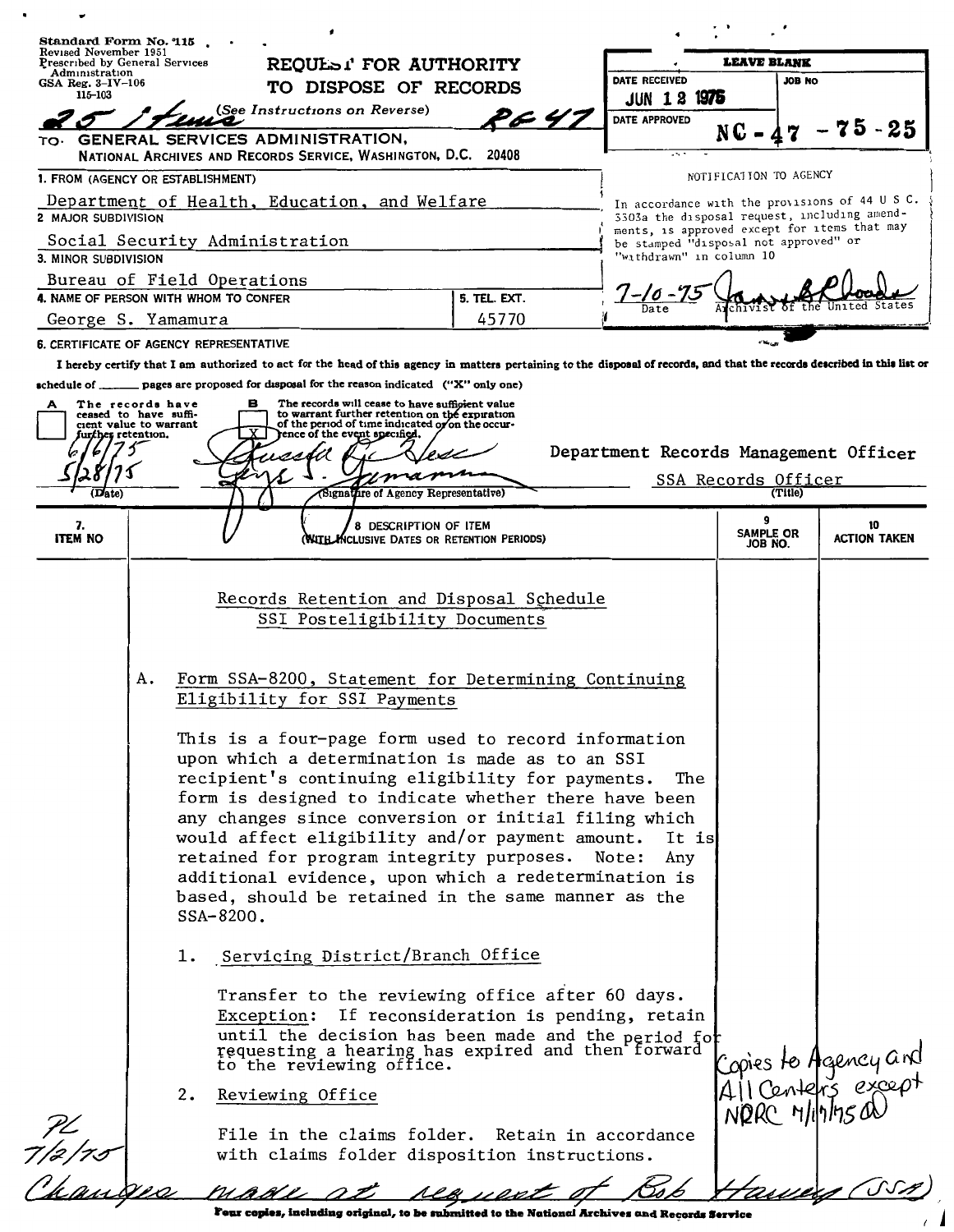$\ddot{\phantom{0}}$ 

 $\bullet$ 

of  $\frac{7}{2}$  pages

| 7<br><b>ITEM NO</b> |                | 8 DESCRIPTION OF ITEM<br>(WITH INCLUSIVE DATES OR RETENTION PERIODS)                                                                                                                                                                                                                                                                                                                                                                                                                                                                                                                                                                                                                  | 9<br>SAMPLE OR<br>JOB NO | 10<br>ACTION TAKEN |
|---------------------|----------------|---------------------------------------------------------------------------------------------------------------------------------------------------------------------------------------------------------------------------------------------------------------------------------------------------------------------------------------------------------------------------------------------------------------------------------------------------------------------------------------------------------------------------------------------------------------------------------------------------------------------------------------------------------------------------------------|--------------------------|--------------------|
|                     | в.             | Form SSA-8081, SSI Redetermination Review Form                                                                                                                                                                                                                                                                                                                                                                                                                                                                                                                                                                                                                                        |                          |                    |
|                     |                | This is a computer printout form reflecting current<br>information on the Supplemental Security Record<br>(SSR). It provides the name and social security<br>number of the SSI recipient as well as that of the<br>eligible or ineligible spouse or parent, as appro-<br>priate. It also contains data on income and<br>resources, Federal and State payment amounts and<br>payment history, outstanding overpayment amounts,<br>waived overpayments, place of residence, and mailing<br>address. The form is automatically generated and<br>mailed as a part of the scheduled redetermination<br>package, or it can be requested when an unscheduled<br>redetermination is required. |                          |                    |
|                     |                | Destroy when the SSA-8200 is forwarded to the<br>reviewing office.                                                                                                                                                                                                                                                                                                                                                                                                                                                                                                                                                                                                                    |                          |                    |
|                     | $\mathbf{C}$ . | Form SSA-735, Notice of Missing Social Security<br>Check (SSI)                                                                                                                                                                                                                                                                                                                                                                                                                                                                                                                                                                                                                        |                          |                    |
|                     |                | This form is used by SSI recipients or their<br>representatives to report nonreceipt of checks to<br>the Social Security Administration (SSA).                                                                                                                                                                                                                                                                                                                                                                                                                                                                                                                                        |                          |                    |
|                     |                | Destroy after 1 year.                                                                                                                                                                                                                                                                                                                                                                                                                                                                                                                                                                                                                                                                 |                          |                    |
|                     | D.             | Money Control Record Forms                                                                                                                                                                                                                                                                                                                                                                                                                                                                                                                                                                                                                                                            |                          |                    |
|                     |                | These forms document the disbursing of checks by the<br>district/branch office to SSI recipients using the<br>DO/BO as a mailing address for systems generated<br>monthly checks. Also included are the cashier's<br>copies of Forms SSA-8101, Emergency Advance Payment<br>Authorization Voucher; SSA-8102, Emergency Advance<br>Receipt; or their equivalents.                                                                                                                                                                                                                                                                                                                      |                          |                    |
|                     |                | Destroy after 3 years.                                                                                                                                                                                                                                                                                                                                                                                                                                                                                                                                                                                                                                                                |                          |                    |
|                     | Ε.             | Payment Computation Worksheet Forms                                                                                                                                                                                                                                                                                                                                                                                                                                                                                                                                                                                                                                                   |                          |                    |
|                     |                | These are computation worksheet forms used in making<br>a determination of payment amounts in those cases<br>where the SSR system is unable to do so.<br>The forms<br>are also adaptable for use as payment estimate<br>Included are Forms SSA-8106, SSI<br>worksheets.<br>Payment Worksheet; SSA-8106A, (formerly SSA-8107),                                                                                                                                                                                                                                                                                                                                                         |                          |                    |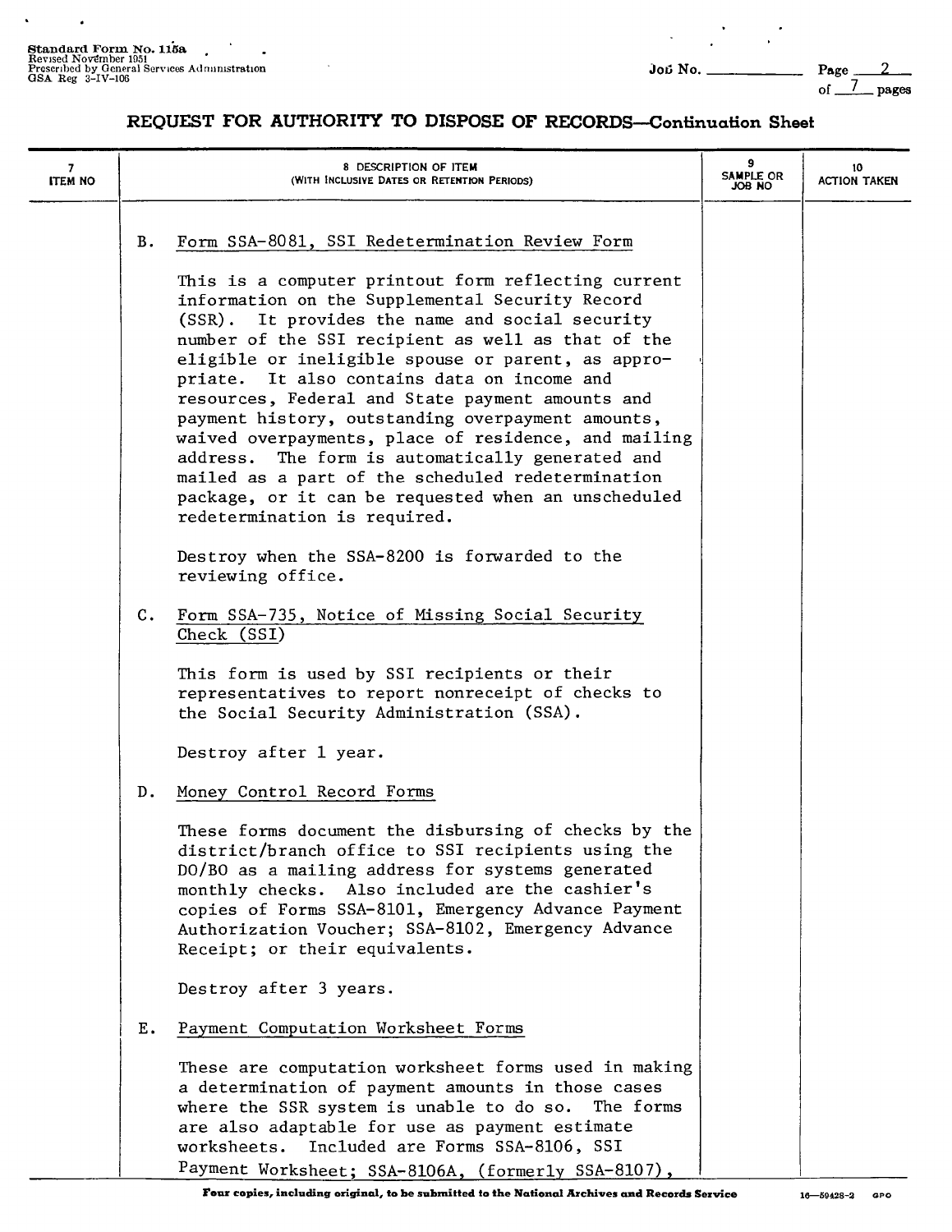$\ddot{\phantom{a}}$ 

 $\ddot{\phantom{1}}$ 

 $\ddot{\phantom{a}}$ 

of \_\_J\_\_ pages

| 7.<br><b>ITEM NO</b> |                | 8 DESCRIPTION OF ITEM<br>(WITH INCLUSIVE DATES OR RETENTION PERIODS)                                                                                                                                                                                                                                                                                                                                                  | 9.<br>SAMPLE OR<br>OH BOL | 10<br><b>ACTION TAKEN</b> |
|----------------------|----------------|-----------------------------------------------------------------------------------------------------------------------------------------------------------------------------------------------------------------------------------------------------------------------------------------------------------------------------------------------------------------------------------------------------------------------|---------------------------|---------------------------|
|                      |                | SSI Payment Amounts; or their equivalents.<br>The<br>forms are required in all cases where force payment<br>is made.                                                                                                                                                                                                                                                                                                  |                           |                           |
|                      |                | Servicing District/Branch Office<br>ı.                                                                                                                                                                                                                                                                                                                                                                                |                           |                           |
|                      |                | Where the forms are used to estimate payment<br>а.<br>amount, destroy after systems input has been<br>accomplished. If no systems input is required,<br>destroy upon completion of interview.                                                                                                                                                                                                                         |                           |                           |
|                      |                | b. Where the forms have been used to establish<br>payment amount, transfer to the reviewing<br>office after systems input has been accomplished.                                                                                                                                                                                                                                                                      |                           |                           |
|                      |                | 2.<br>Reviewing Office                                                                                                                                                                                                                                                                                                                                                                                                |                           |                           |
|                      |                | File in the claims folders. Retain in accordance<br>with claims folder disposition instructions.                                                                                                                                                                                                                                                                                                                      |                           |                           |
|                      | F <sub>z</sub> | Form SSA-8109, SSI Payment Computation Summary                                                                                                                                                                                                                                                                                                                                                                        |                           |                           |
|                      |                | This form is used to obtain management authorization<br>for a one-time payment (OTP) to an SSI recipient and<br>to request such payment from the Reconciliation and<br>Analysis Unit (RAU). It is also used to document<br>what has been paid and what is due in force<br>payment cases. The form is completed in conjunction<br>with forms SSA-8106 and SSA-8106A and is retained<br>for program integrity purposes. |                           |                           |
|                      |                | 1. Servicing District/Branch Office                                                                                                                                                                                                                                                                                                                                                                                   |                           |                           |
|                      |                | Transfer to the reviewing office after systems<br>input has been accomplished.                                                                                                                                                                                                                                                                                                                                        |                           |                           |
|                      |                | Reviewing Office<br>2.                                                                                                                                                                                                                                                                                                                                                                                                |                           |                           |
|                      |                | File in the claims folder. Retain in accordance<br>with claims folder disposition instructions.                                                                                                                                                                                                                                                                                                                       |                           |                           |
|                      | G.             | Form SSA-8108, SSI Overpayment and Disposition<br>Determination                                                                                                                                                                                                                                                                                                                                                       |                           |                           |
|                      |                | This form is used to identify an individual who has<br>received an overpayment, compute the overpayment<br>amount, explain how the overpayment occurred, and<br>record recovery or waiver action.                                                                                                                                                                                                                     |                           |                           |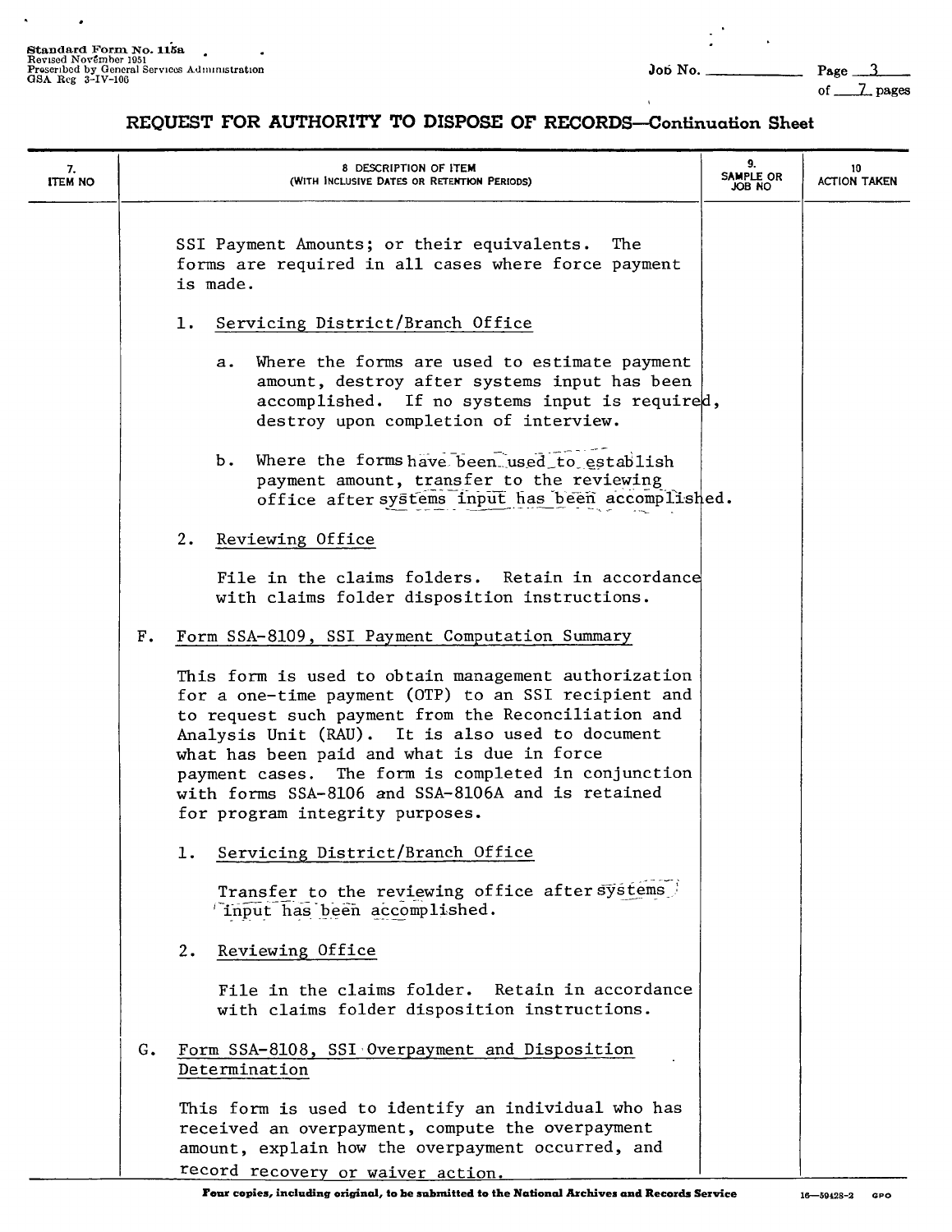$\overline{\phantom{a}}$ 

 $\mathbb{R}^n \rightarrow \mathbb{R}$ 

| 7<br><b>ITEM NO</b> |    | 8 DESCRIPTION OF ITEM<br>(WITH INCLUSIVE DATES OR RETENTION PERIODS)                                                                                                                                                                                                                                                                                   | 9<br><b>SAMPLE OR</b><br>ON 8OL | 10<br><b>ACTION TAKEN</b> |
|---------------------|----|--------------------------------------------------------------------------------------------------------------------------------------------------------------------------------------------------------------------------------------------------------------------------------------------------------------------------------------------------------|---------------------------------|---------------------------|
|                     |    | Servicing District/Branch Office<br>1.<br>Transfer to the reviewing office after waiver has<br>been approved, full refund secured, or recovery<br>action otherwise discontinued.                                                                                                                                                                       |                                 |                           |
|                     |    | 2.<br>Reviewing Office<br>File in the claims folder. Retain in accordance<br>with claims folder disposition instructions.                                                                                                                                                                                                                              |                                 |                           |
|                     | н. | Form SSA-8450, SSI Reconsideration Decision                                                                                                                                                                                                                                                                                                            |                                 |                           |
|                     |    | This form is used to record the district/branch<br>office's decision in cases where the recipient has<br>requested reconsideration of a posteligibility<br>determination. It is used in conjunction with Form<br>SSA-561, Request for Reconsideration, and related<br>documents.                                                                       |                                 |                           |
|                     |    | 1. Servicing District/Branch Office                                                                                                                                                                                                                                                                                                                    |                                 |                           |
|                     |    | Transfer to the reviewing office after the<br>period for requesting a hearing has expired.                                                                                                                                                                                                                                                             |                                 |                           |
|                     |    | 2. Reviewing Office                                                                                                                                                                                                                                                                                                                                    |                                 |                           |
|                     |    | File in the claims folder. Retain in accordance<br>with claims folder disposition instructions.                                                                                                                                                                                                                                                        |                                 |                           |
|                     | Ι. | Undeliverable Notices                                                                                                                                                                                                                                                                                                                                  |                                 |                           |
|                     |    | These files consist of undeliverable notices or<br>letters addressed to claimants, recipients, or their<br>representatives advising of actions taken by SSA on<br>the related claim or account. The correspondence<br>is generally undeliverable due to address changes,<br>incomplete or invalid addresses, or death of the<br>claimant or recipient. |                                 |                           |
|                     |    | Destroy after measures to determine the correct,<br>florwarding address have procen unsuccessful. /h no<br>emmet should material be des-<br>troyed before 7 months rettured.                                                                                                                                                                           |                                 |                           |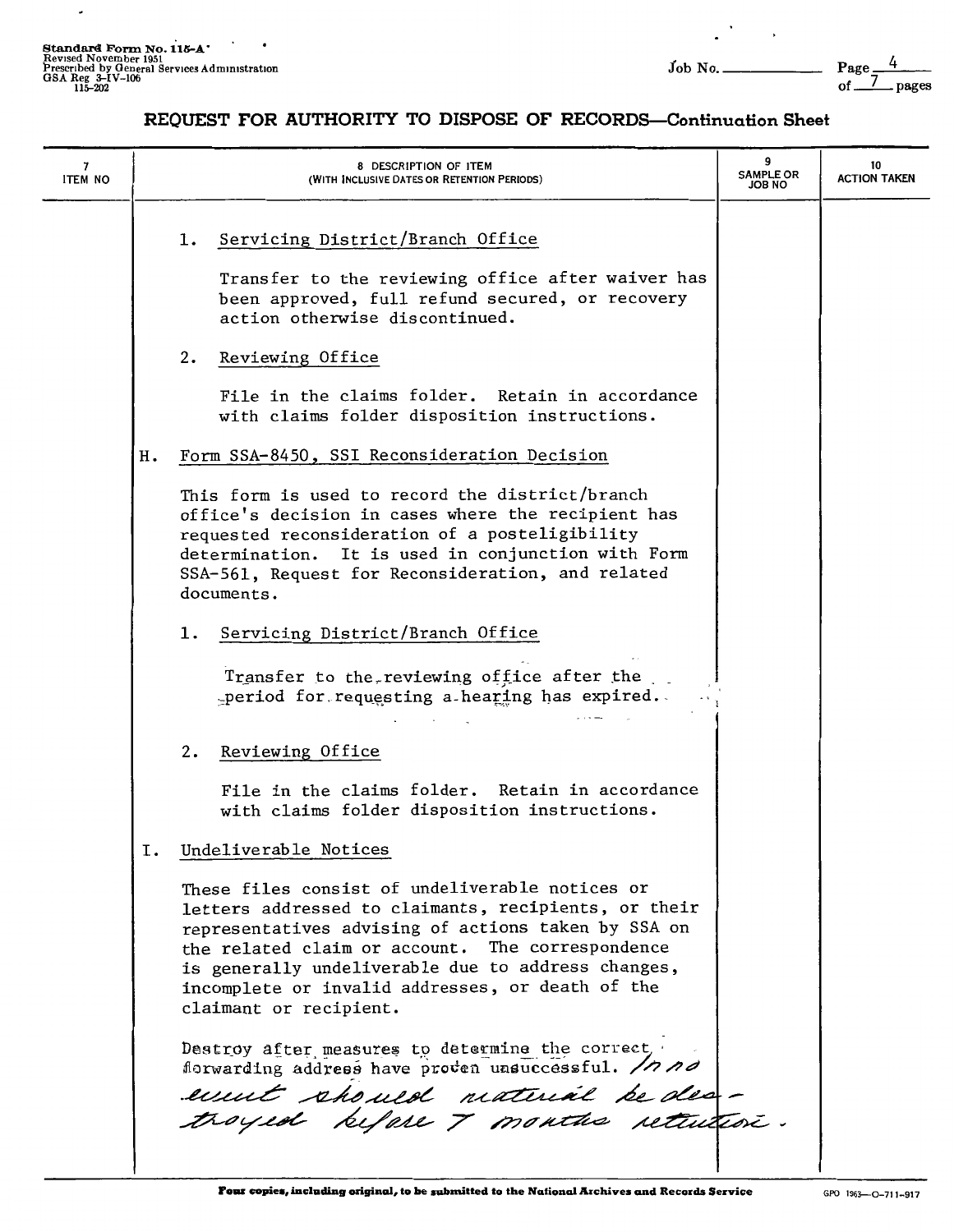$\sim$ 

 $\overline{\phantom{a}}$ 

 $\mathcal{L}^{(1)}$  and  $\mathcal{L}^{(2)}$ 

| 7<br><b>ITEM NO</b> |    | 8 DESCRIPTION OF ITEM<br>(WITH INCLUSIVE DATES OR RETENTION PERIODS)                                                                                                                                                                                                                                                                                                                                                     | <b>SAMPLE OR</b><br><b>JOB NO</b> | 10<br><b>ACTION TAKEN</b> |
|---------------------|----|--------------------------------------------------------------------------------------------------------------------------------------------------------------------------------------------------------------------------------------------------------------------------------------------------------------------------------------------------------------------------------------------------------------------------|-----------------------------------|---------------------------|
|                     | J. | Change of Address Records                                                                                                                                                                                                                                                                                                                                                                                                |                                   |                           |
|                     |    | These records consist of change of address notices<br>received from SSI recipients or their representatives,<br>and related documents, such as Form SSA-8160,<br>Supplemental Security Income Notice of Address Change,<br>check envelopes, and correspondence; Form SSA-1719B,<br>SSI Posteligibility Data Input, and comparable source<br>documents pertaining to change of address.                                   |                                   |                           |
|                     |    | Retain at the point of receipt for $\frac{1}{2}$ months and<br>then destroy. *                                                                                                                                                                                                                                                                                                                                           |                                   |                           |
|                     | к. | Death Records                                                                                                                                                                                                                                                                                                                                                                                                            |                                   |                           |
|                     |    | These records consist of notices of death including<br>death certificates; Form SSA-721, Statement of Death<br>by Funeral Director, and copies thereof; duplicate<br>death notices; SSA-1719B; and similar papers.                                                                                                                                                                                                       |                                   |                           |
|                     |    | Retain at the point of receipt for 7 months and then<br>destroy. *                                                                                                                                                                                                                                                                                                                                                       |                                   |                           |
|                     | L. | Marriage and Resumption of Living Together Records<br>These records are used by SSI recipients or their<br>representatives to report marriage, remarriage, or<br>resumption of living together events to SSA.<br>Included are Forms SSA-8150, Report of New Informa-<br>tion in Supplemental Security Income Claims; SSA-8160;<br>SSA-1719B; and similar papers.<br>Retain at the point of receipt for 7 months and then |                                   |                           |
|                     |    | ×<br>destroy.                                                                                                                                                                                                                                                                                                                                                                                                            |                                   |                           |
|                     | м. | Divorce, Annulment, and Separation Records<br>These records are used to report divorce, annulment,<br>or separation events to SSA. Included are forms<br>SSA-8160, SSA-8150; SSA-1719B; or their equivalents.<br>Retain at the point of receipt for 7 months and then                                                                                                                                                    |                                   |                           |
|                     |    | destroy. *                                                                                                                                                                                                                                                                                                                                                                                                               |                                   |                           |
|                     | N. | Student Report Records                                                                                                                                                                                                                                                                                                                                                                                                   |                                   |                           |
|                     |    | These records are used to report commencement or<br>cessation of school attendance. Included is Form                                                                                                                                                                                                                                                                                                                     |                                   |                           |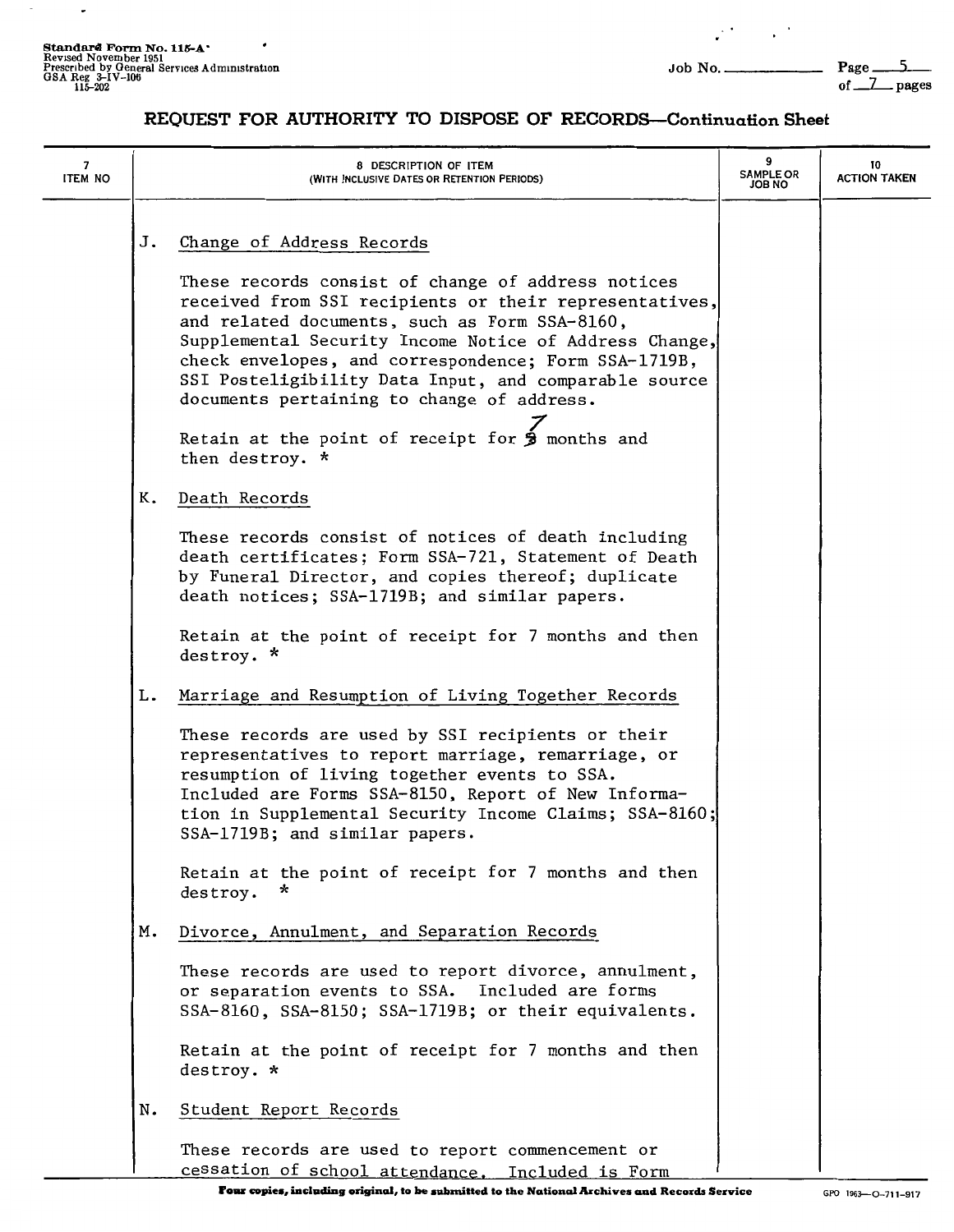$\cdot$ 

 $\overline{\phantom{a}}$ 

 $\mathcal{O}_\mathbf{z}$  and  $\mathcal{O}_\mathbf{z}$ 

| 7<br><b>ITEM NO</b> |    | 8 DESCRIPTION OF ITEM<br>(WITH INCLUSIVE DATES OR RETENTION PERIODS)                                                                                                                                                                                                                    | 9<br><b>SAMPLE OR</b><br><b>ON 8OL</b> | 10<br><b>ACTION TAKEN</b> |
|---------------------|----|-----------------------------------------------------------------------------------------------------------------------------------------------------------------------------------------------------------------------------------------------------------------------------------------|----------------------------------------|---------------------------|
|                     |    | SSA-8150; or its equivalent.                                                                                                                                                                                                                                                            |                                        |                           |
|                     |    | Retain at the point of receipt for 7 months and then<br>destroy.                                                                                                                                                                                                                        |                                        |                           |
|                     | 0. | Payee Not Determined Records                                                                                                                                                                                                                                                            |                                        |                           |
|                     |    | These records consist of notices of payee not determined<br>which may result in the suspension of payments.<br>Included are Forms SSA-725, Request for Suspension or<br>Termination of Benefits; SSA-8150; or their equivalents.                                                        |                                        |                           |
|                     |    | Retain at the point of receipt for 7 months and then<br>destroy.                                                                                                                                                                                                                        |                                        |                           |
|                     | Ρ. | Miscellaneous Posteligibility Correspondence                                                                                                                                                                                                                                            |                                        |                           |
|                     |    | This is correspondence received from SSI recipients<br>or their representatives which does not affect<br>eligibility and does not require completion of a<br>redetermination form. Included is gratuitous<br>correspondence requesting explanations or recommending<br>program changes. |                                        |                           |
|                     |    | Destroy after 3 months.                                                                                                                                                                                                                                                                 |                                        |                           |
|                     | Q. | Anonymous or Crank Letters                                                                                                                                                                                                                                                              |                                        |                           |
|                     |    | Self-explanatory.                                                                                                                                                                                                                                                                       |                                        |                           |
|                     |    | Servicing District/Branch Office<br>1.                                                                                                                                                                                                                                                  |                                        |                           |
|                     |    | Destroy upon receipt. Exception:<br>letters<br>containing an allegation of fraud or improper<br>payment are to be forwarded to the appropriate<br>Program Review Field Staff after completion of<br>development.                                                                        |                                        |                           |
|                     |    | Program Review Field Staff<br>2.                                                                                                                                                                                                                                                        |                                        |                           |
|                     |    | Destroy after 6 years.                                                                                                                                                                                                                                                                  |                                        |                           |
|                     | R. | Form SSA-8220, SSA State SSI Information Exchange                                                                                                                                                                                                                                       |                                        |                           |
|                     |    | This form is used by the servicing district/branch<br>office to obtain information from the State in order<br>to compute the correct State supplement payment<br>It also may be initiated by the State to<br>amount.                                                                    |                                        |                           |